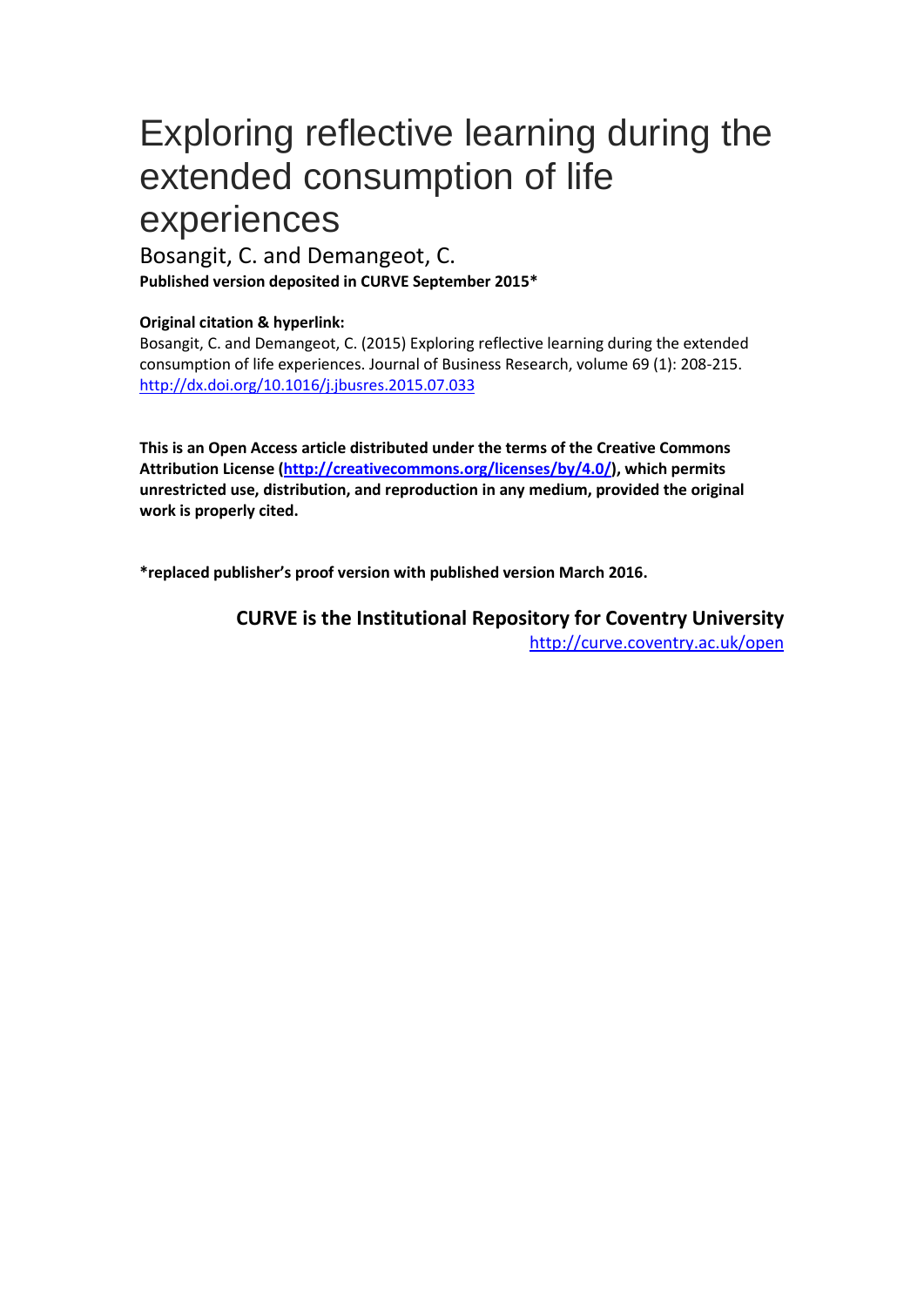

Contents lists available at [ScienceDirect](http://www.sciencedirect.com/science/journal/01482963)

# Journal of Business Research



# Exploring reflective learning during the extended consumption of life experiences



## Carmela Bosangit<sup>a,\*</sup>, Catherine Demangeot <sup>b,1</sup>

<sup>a</sup> Centre for Business in Society, Coventry University, Priory Street, Coventry, United Kingdom

<sup>b</sup> Department of Marketing and Negotiation, IESEG School of Management (LEM-CNRS), Socle de la Grande Arche, 1 Parvis de La Defense, F-92044 Paris La Defense Cedex, France

#### article info abstract

Article history: Received 1 November 2014 Received in revised form 1 May 2015 Accepted 1 June 2015 Available online 12 August 2015

Keywords: Consumer learning Experiential purchases Life experiences Blogging Extended consumption experience Reflective learning

Purpose: This study explores the potential for personal transformation resulting from reflective learning that occurs during the extended consumption of life experiences. Extended consumption refers to activities that consist in re-experiencing a life experience, for instance sharing stories/photographs or blogging.

Methodology: Using a directed qualitative content analysis, Hubbs and Brand's (2010) framework is applied to analyze the content of 19 travel blogs and develop an understanding of different forms of consumer learning occurring during the extended consumption experience.

Findings: The analysis of the travel blogs provides evidence of three forms of reflective leaning during extended consumption: emotional, critical and personal reflection learning. Although a high proportion of the blog narratives do not go beyond surface learning, most bloggers use a combination of the three forms of reflective learning, signifying different levels of reflection. Experiences that produce emotions of high valence and situations that point to differences between the bloggers' home culture and the destinations' characteristics appear to trigger reflective learning, in some instances providing evidence of personal transformation.

Originality/value: This research contributes to the experiential consumption literature, providing evidence of consumers' development and transformation during extended consumption, and showing how even negative experiences lead to self-learning.

© 2015 The Authors. Published by Elsevier Inc. This is an open access article under the CC BY license [\(http://creativecommons.org/licenses/by/4.0/](http://creativecommons.org/licenses/by/4.0/)).

### 1. Introduction

Consumption experiences range from the mundane to the extraordinary. Besides satisfying utilitarian needs, they also provide consumers with opportunities for fantasy, feelings and fun [\(Holbrook & Hirschman,](#page-8-0) [1982](#page-8-0)) and personal growth ([Arnould & Price, 1993](#page-8-0)). "Life experiences" [\(Cooper-Martin, 1992; Schmitt, Brakus, & Zarantonello, 2015\)](#page-8-0) and experiential purchases ("purchases made with the primary intention of acquiring a life experience": [Van Boven & Gilovich, 2003, p. 1194](#page-8-0)) have generated growing interest because evidence suggests that they contribute to greater well-being and happiness than material items [\(Gilovich et al., 2015; Zhang, Howell, & Caprariello, 2013](#page-8-0)). Furthermore, experiential purchases seem "to imply or at least prime an experience that lasts in memory and is significant for the individual for personal development and growth" [\(Schmitt et al., 2015, p. 167](#page-8-0)). Yet, the postconsumption stage of experiential purchases/life experiences is under researched, as scholars and practitioners privilege the managerial problem of how to design experiences which satisfy consumers and ensure their loyalty [\(Schmitt, Rogers, & Vrotsos, 2004; Smith & Wheeler, 2002](#page-8-0)).

[Schmitt and Zarantonello \(2013\)](#page-8-0) note that while interest about how consumers use and remember the products they purchase has increased over the last two decades, literature on experiential purchases lags behind: it does not address how life experiences, which are closely connected to the self ([Carter & Gilovich, 2012\)](#page-8-0), may still produce self-developmental value during an "extended consumption" stage, after the main consumption event. As [Alba and Williams \(2013\)](#page-8-0) observe, consumers are known to savor their memories of enjoyable and meaningful experiences. The retelling of holiday moments during a dinner with friends or the sharing of photographs, may add to someone's life story or enhance their identity. Recent models of consumption experience [\(Payne, Storbacka, & Frow, 2008; Tynan &](#page-8-0) [McKechnie, 2009\)](#page-8-0) call for the consideration of outcomes such as customer learning, enjoyment, entertainment, skills, nostalgia, fantasizing and evangelizing as part of the post-experience stage. Such outcomes influence consumers' decisions, future actions and self-development [\(Caru & Cova, 2003; Cova & Dalli, 2009\)](#page-8-0), yet the focus on the pre-consumption stages, and, at the post-consumption stage, on the dominance of managerial concerns, sidelines them.

With experiential purchases, consumers are more likely to share stories with others, including through social media [\(Caprariello & Reis,](#page-8-0) [2013](#page-8-0)). In particular, blogs, and specifically consumption-oriented blogs, can act as introspective accounts of how the products or experiences relate to consumers' lives, allowing them to internalize the

#### <http://dx.doi.org/10.1016/j.jbusres.2015.07.033>

0148-2963/© 2015 The Authors. Published by Elsevier Inc. This is an open access article under the CC BY license (<http://creativecommons.org/licenses/by/4.0/>).

 $*$  Corresponding author. Tel.:  $+44$  2477655781.

E-mail addresses: [carmela.bosangit@coventry.ac.uk](mailto:carmela.bosangit@coventry.ac.uk) (C. Bosangit),

[c.demangeot@ieseg.fr](mailto:c.demangeot@ieseg.fr) (C. Demangeot).

 $Tel.: +33 155911010.$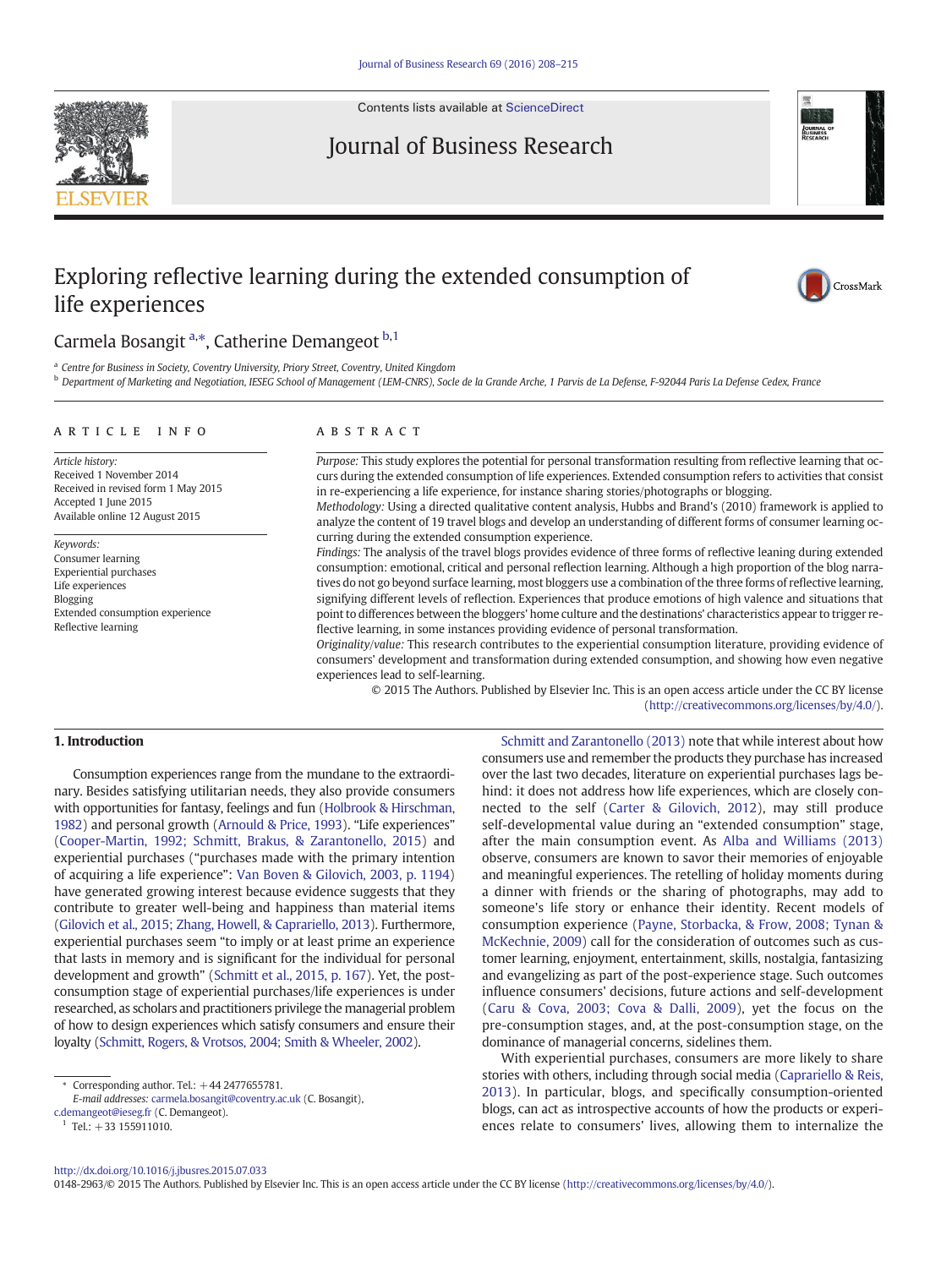symbolic meanings embedded in these products [\(Zhao & Belk, 2007](#page-8-0)). Hence, they present an opportunity for researchers to understand experiential purchases or life experiences as a form of 'unobtrusive research'. Blogs as naturally occurring data may allow the capture of their performative function, which is one of the benefits of retelling one's stories to others. Empirical studies show how individuals use blogs to provide evidence of personal growth or enhanced identity from experiences [\(Davis, 2010; Huffaker, 2006](#page-8-0)). Blogs also enable consumers to "write down" the recollection of their experiences, hence facilitating selfreflection beyond what might happen otherwise. Insofar as they can be conducive to reflection, blogs can act as learning journals, providing the blogger with mechanisms to document their own understandings and behaviors as they develop ([Hall & Davison, 2007\)](#page-8-0).

An examination of blogs as narratives which can facilitate reflective learning contributes to literature by uncovering the value of experiential purchases or life experiences for personal transformation. Reflective learning captured in blogs constitutes an important outcome, as consumers 're-experience the experience' in another form, hence extending the value of such experience.<sup>2</sup> This study explores the potential for personal transformation resulting from reflective learning that occurs during the extended consumption of life experiences. Travel blogs, which can provide rich consumption accounts of life experiences, serve to explore the link between narratives and learning.

#### 2. Literature review

#### 2.1. Life experiences and their extended consumption

Growing literature on experiential purchases provides evidence that these products contribute to greater well-being than material items [\(Zhang et al., 2013](#page-8-0)). Experiential purchases are those which enable life experiences ([Gilovich et al., 2015](#page-8-0)). Compared to material purchases, experiential purchases: a. are physically closer to the self; b. more likely to be mentioned when people tell their life story; c. overlap more with people's sense of who they are; and d. yield greater insight into people's true selves [\(Carter & Gilovich, 2012](#page-8-0)): "Experiential purchases tend to provide more enduring satisfaction in that they more readily, more broadly, and more deeply connect us to others" [\(Gilovich et al., 2015,](#page-8-0) [p. 155\)](#page-8-0). [Guevarra and Howell \(2015\)](#page-8-0) also stress the importance of experiential products and material possessions that afford new life experiences (e.g., running shoes) because they contribute more to well-being and happiness as well as memories, which are crucial for personal development ([Schmitt et al., 2015\)](#page-8-0).

Marketing research on experiences remains focused on the measurement and management of experience marketing, and decision making implications ([Schmitt & Zarantonello, 2013](#page-8-0)). Models of consumption experience ([Payne et al., 2008; Tynan & McKechnie,](#page-8-0) [2009](#page-8-0)) and empirical evidence [\(Schmitt et al., 2015\)](#page-8-0) suggest that experience outcomes include customer learning, meaning, self-realization, happiness, enjoyment, entertainment, skills, nostalgia, fantasizing and evangelizing.

This research raises the key question of what happens after the consumption of a life experience and specifically how consumers might draw more value from 'extending' the consumption experience. During the remembered consumption and nostalgia experience, photographs and stories may prompt a 're-experience' of the experience with friends, leading to the classification of memories ([Arnould, Price, &](#page-8-0) [Zinkhan, 2002](#page-8-0)), or triggering a redefinition of the self. Hence, this research focuses on 'extended consumption', which entails activities that happen subsequent to the main consumption event and are focused on a form of re-experience of the main consumption event, leading to the production of value and identity development. This would include sharing stories (written or oral); videos and photographs of experiences with friends (online and offline), which occur immediately after the main consumption event or in everyday lives as conversation pieces.

With the advent of social media, extended consumption becomes more significant for researchers who seek to understand the value of life experiences. Stories of life experiences are more likely to be shared with others [\(Caprariello & Reis, 2013](#page-8-0)). Blogs, which consist of recollections of experience, may also facilitate self-reflection beyond what happened, providing consumers with opportunities for deeper learning and, in some instances, an implicit or explicit expression of change themselves or personal growth. Hence, alongside their performative function, blogs, similarly to learning journals ([Hall & Davison, 2007](#page-8-0)), provide insights on consumer learning during the extended consumption of experiential purchases or life experiences.

#### 2.2. Extended consumption and consumer learning

Marketing scholars define consumer learning as the process by which individuals acquire the purchase and consumption knowledge and experience that they can apply to future behavior ([Schiffman &](#page-8-0) [Kanuk, 2000](#page-8-0)). Research mostly focuses on consumers learning about the object of their consumption (e.g., [Gregan-Paxton & John, 1997;](#page-8-0) [Iyengar, Ansari, & Gupta, 2007; Poynor & Wood, 2010\)](#page-8-0); it rarely considers the outcomes of learning for consumers' self-development and empowerment [\(Jayanti & Singh, 2010\)](#page-8-0).

Several models of consumption experience suggest consumer learning as an outcome of experiences, but do not investigate it empirically. [Holbrook and Hirschman \(1982\)](#page-8-0) suggest that the consumption of experience could entail such consequences as fun, enjoyment, feelings of pleasure; and learning can arise from the stream of associations (imagery, daydreams and emotions) that occur during consumption. [Payne](#page-8-0) [et al. \(2008\)](#page-8-0) contend that customer learning involves proportioning (a learning which involves customers taking one step backward to reflect on their own processes and how they engage with a supplier) and reflecting on how the value proposition relates to their lives and aspirations. [Tynan and McKechnie \(2009\)](#page-8-0) include learning as one of several outcomes of experience. These works suggest that consumer learning can be one form of value that consumers take away from their experience during its extended consumption and can consist of both 'object-directed' and 'self-directed' learning. Yet, extant experiential consumption literature has not explored consumer learning and self-development as possible significant long-term benefits, alongside happiness, satisfaction and well-being. Consequently, the research draws from management learning and education literature to consider the potential for reflectively learning from experiences.

In line with the central tenet of experiential learning, according to which experience is the trigger for learning through a transformation of understanding [\(Kolb, Boyatzis, & Mainemelis, 2001](#page-8-0)), consumer learning can signify a change in the self and can have a lasting, transformational impact when it affects consumers' self-concept. Travel experiences are good examples of experiential consumption where consumer learning comes in the form of newly acquired practical skills, knowledge, practical wisdom and self-consciousness that contribute to self-development ([Chen, Bao, & Huang, 2014; Falk, Ballantyne,](#page-8-0) [Packer, & Benckendorff, 2012\)](#page-8-0). Experiences such as these advance social connection as they prompt more conversation and storytelling [\(Schmitt](#page-8-0) [et al., 2015\)](#page-8-0). Therefore, such story-telling instances constitute opportunities to explore consumer learning occurring during extended consumption.

Story telling uses autobiographical reasoning skills to understand the self; and retrospective reflection and other markers of the mature self-authorship are fundamental instruments in identifying selfdevelopment ([McAdams, 2013](#page-8-0)). Different events produce different opportunities for the development of self-understanding and personal growth ([McLean, 2008](#page-8-0)). "Experiences that challenge one's sense of self [\(Pals, 2006](#page-8-0)), that are emotionally disruptive ([Rimé, Mesquita,](#page-8-0) <sup>2</sup> We are grateful to a reviewer for having encouraged us to develop this idea. [Philippot, & Boca, 1991\)](#page-8-0) or that are self-defining ([Singer & Salovey,](#page-8-0)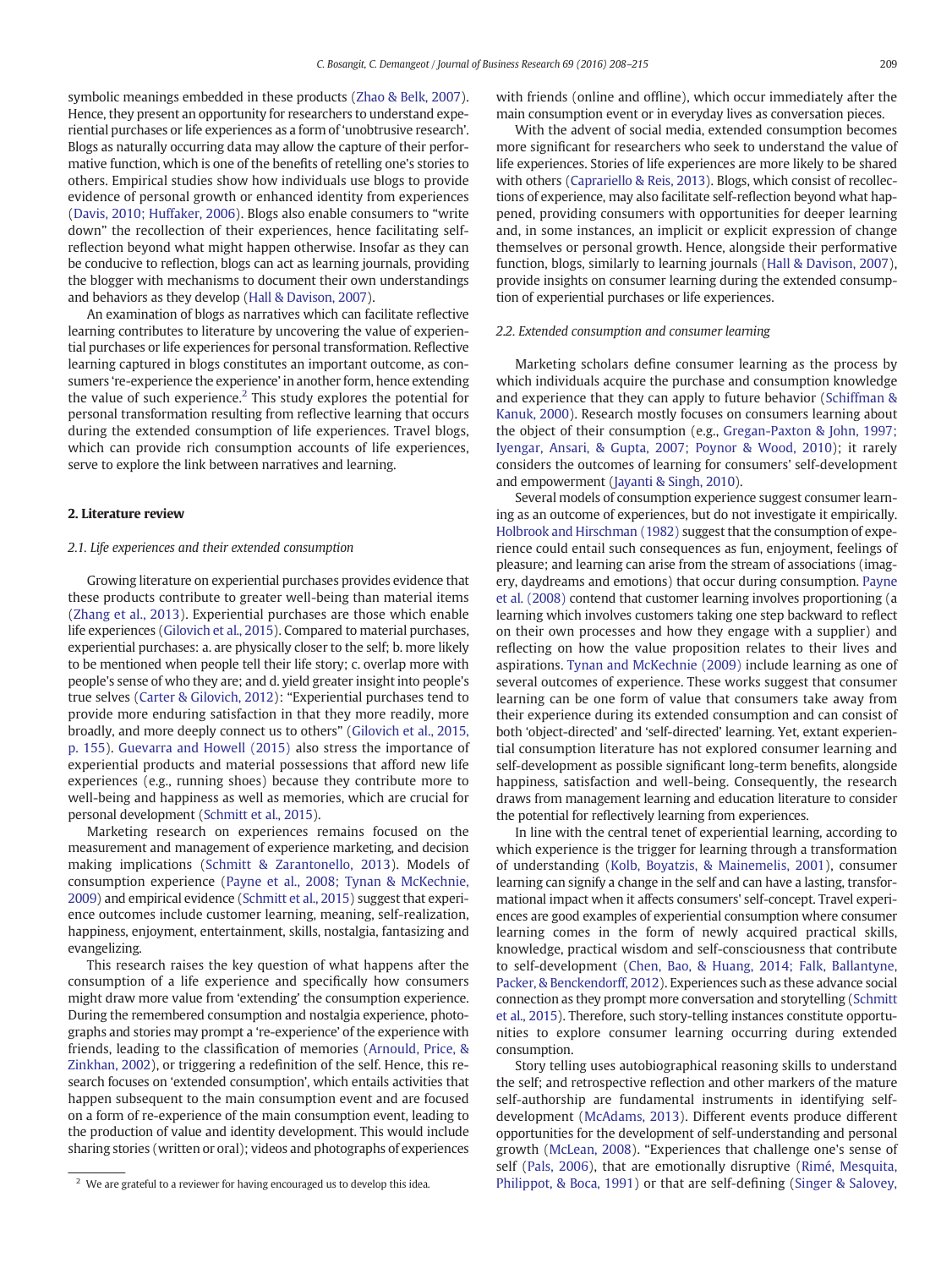[1993\)](#page-8-0) create the starting ingredients for story to be produced" ([McLean,](#page-8-0) [Pasupathi, & Pals, 2007, p. 271\)](#page-8-0). Experiences can have positive as well as negative outcomes, but as [Cziksenthmihalyi \(1993\)](#page-8-0) argues, what is important is the challenge of one's limits, which is significant for an evolving self. Disruptive or unresolved experiences are more likely to be storied and make a memorable story ([McLean & Thorne, 2006\)](#page-8-0) and may contribute to self-development, although people also use more positive experiences for entertaining and connecting with audiences [\(McLean et al., 2007](#page-8-0)).

Travel blogs as consumers' narratives [\(Schau & Gilly, 2003\)](#page-8-0) constitute a valuable activity during extended consumption, enabling consumers to produce tangible evidence of their experience-focused learning and their own self-development, for several reasons. First, these narratives convey deeper meaning of a consumption experience such as identity formation and self-development [\(Caru & Cova, 2003\)](#page-8-0); second, like situated stories, travel blogs can help develop and maintain the self ([McLean et al., 2007](#page-8-0)); and third, sharing stories, enables people to open themselves up to social shaping as social reinforcement [\(McLean et al., 2007](#page-8-0)). Consumer research is yet to take full account of consumer self-learning and of the potential of consumption experience narratives in providing a deeper understanding of what individuals take away from their experiences and how they integrate them to their life stories during extended consumption. This research aims to start addressing this gap.

#### 2.3. Reflective learning in narratives

Although learning is difficult to observe or quantify ([Marsick](#page-8-0) [& Watkins, 1990](#page-8-0)), consumer-generated content, in particular consumption-oriented blogs, may contain stories of consumption experiences in which reflective learning is embedded. Management learning and higher education literature shows that there are varied terminologies to describe different levels of reflective learning such as descriptive writing, descriptive reflection, dialogic reflection and critical reflection [\(Hatton & Smith, 1995\)](#page-8-0); subjective, personal and critical learning [\(Hedberg, 2009\)](#page-8-0). [Hubbs and Brand \(2010\)](#page-8-0) develop a model of reflective learning of most pertinence to the context of consumption experiences. The two dimensions of the model represent the context of the journal entry (focused inward – on the subject, or outward – on the process) and the level of reflection (superficial or analytical). In the resulting matrix (Fig. 1), Quadrant A is similar to surface learning where the learner simply memorizes (or narrates) new knowledge. It is superficial in content and has limited or no emotional tone. Quadrant B is similarly superficial but includes an emotional context. Quadrant C transcends superficial understanding and suggests a more complex comprehension



Fig. 1. [Hubbs and Brand's \(2010\)](#page-8-0) matrix for categorizing reflective journals. Source: [Hubbs & Brand \(2010, p. 65\)](#page-8-0).

of content; it is similar to [Hedberg's \(2009\)](#page-8-0) critical reflective learning level. This kind of learning challenges individuals to question assumptions, beliefs and commonly accepted wisdom, and encourages them to actively participate in what they learn [\(Hedberg, 2009](#page-8-0)). Quadrant D is a more complex, introspective process that merges self-awareness with insightful analysis. Personal reflection learning focuses on individuals' perspective or personal insights gained, where they reflect on how they can apply what they have learned and note its impact and relevance to their own lives [\(Hedberg, 2009\)](#page-8-0). It happens at the intersection between who they are (what they think, feel and know) and what they discover about a subject (the place, people and culture) [\(Palmer, 1983\)](#page-8-0).

[Hubbs and Brand's \(2010\)](#page-8-0) framework is deemed most appropriate to use in understanding consumption narratives for several reasons: a. it permits the categorization of the vast, diverse and idiosyncratic consumption-oriented blogs based on the focus of content and the level of reflection; b. consistent with [Boud, Keogh and Walker's](#page-8-0) [\(1985\)](#page-8-0) description of reflection as an affective response to personal experiences that can facilitate the revision or creation of new understanding, it recognizes the use of emotions as markers and mediators of experiences, hence aligning with the experiential perspective [\(Bagozzi, Gopinath, & Nyer, 1999](#page-8-0)); c. the dimension that represents the context of the narrative (inward vs. outward-focused) should enable the capture of both self- and object-directed learning instances; and d. three of the categories (emotional learning, critical reflective learning and personal reflective learning) carry the potential for personal transformation. Further, [Huber \(1991\)](#page-8-0) and [Gibb \(1995\)](#page-8-0) argue that learning does not necessarily have to result in changes in behavior; rather it is the potential to behave differently that characterizes this process ([Cope & Watts, 2000\)](#page-8-0).

#### 3. Methodology

To explore consumer learning during the extended consumption experience, the study analyzes travel blogs, which are online narratives of travel experiences. Travel blogs are from members of [www.](http://www.travelblog.org) [travelblog.org,](http://www.travelblog.org) one of the biggest and most popular blog websites used by tourists. A sample of 19 blogs written by British bloggers comes from a group of 1214 bloggers who took part in a survey on travel blogging, as part of a wider study. 285 of those bloggers gave consent to use their blogs for the study. Purposive sampling follows several criteria to select the sample. First, sampling targets British bloggers to capture bloggers from the same cultural background and geographical origin. Second, blogs cover trips of over three weeks and to different places outside of the UK to focus on longer travel experiences. Third, the bloggers must have produced between 25 and 50 blog entries to indicate blogging experience. Fourth, the blogs contain rich narratives (i.e., more text than pictures) for consistency of interpretation. Word documents containing a full download from the website, served for data analysis in NVivo. The data set totals 674,000 words (approximately 1348 pages). [Table 1](#page-4-0) provides the profile of the bloggers and their blogs. Bloggers have covered many long-haul destinations. Word count varies greatly, reflecting different writing styles. Blog authorship is single except for George & Emily and Noel & Susan who have joint ownership. For this study, minimum cloak concealment [\(Kozinets,](#page-8-0) [2010](#page-8-0)) protects bloggers from harm, by replacing their online screen names with pseudonyms.

[Hubbs and Brand's \(2010\)](#page-8-0) framework (see Fig. 1) serves to analyze the content of the blogs and develop an understanding of the different forms of consumer learning occurring during the extended consumption of experiential purchases. A directed qualitative content analysis enables the selection and categorization of learning events from the blog with codes derived from theory or relevant research findings [\(Hsieh & Shannon, 2005](#page-8-0)). The coding of the blogs takes place in three phases. The first phase aims to extract all learning events from the travel blogs. Learning events consist of events or situations involving people, places and culture that become starting ingredients for the production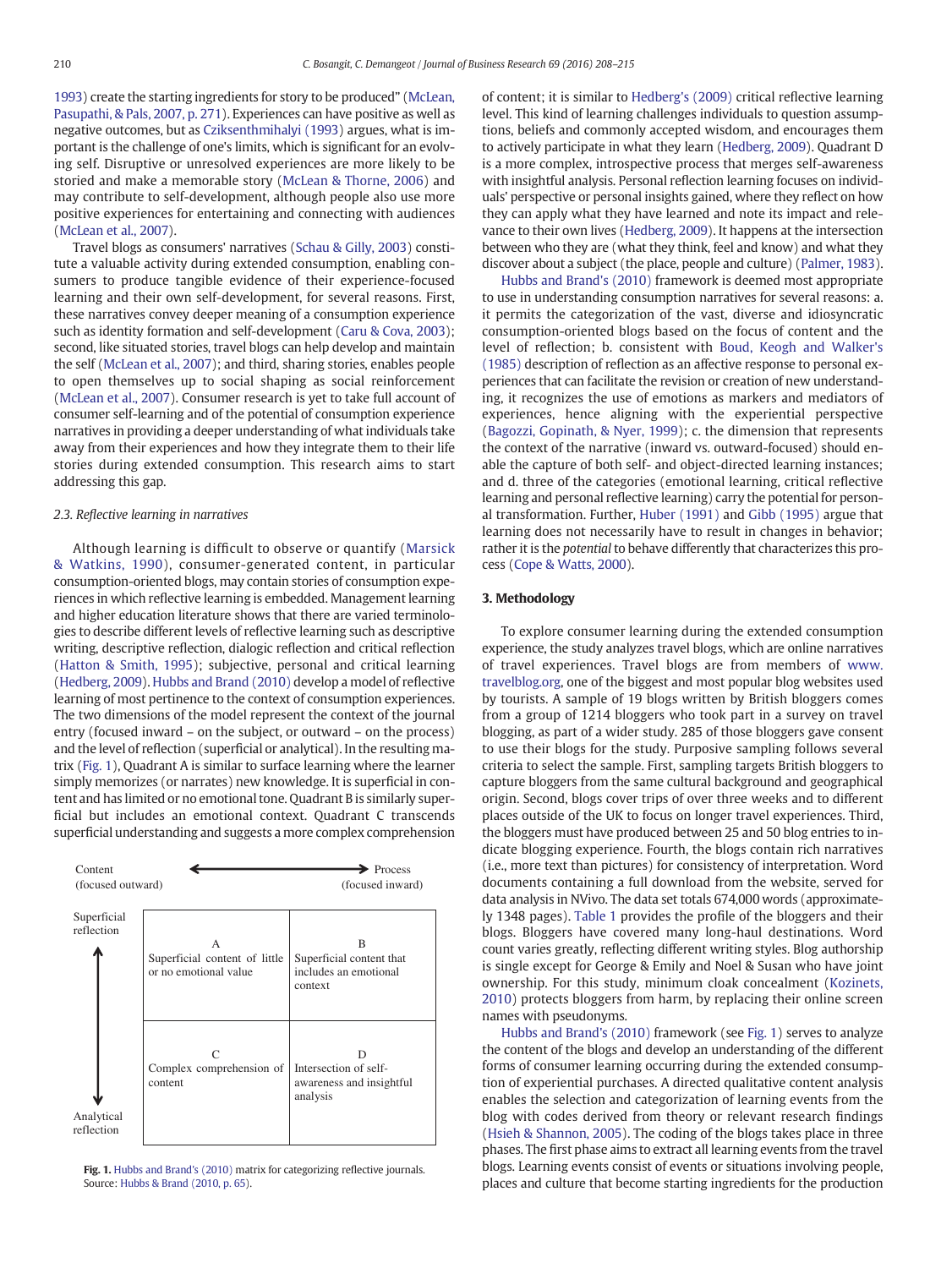#### <span id="page-4-0"></span>Table 1 Profile of bloggers and their blogs.

| Pseudonym      | Gender | Countries blogged about                                                                                              | Blogs' word count |
|----------------|--------|----------------------------------------------------------------------------------------------------------------------|-------------------|
| Amy            | F      | Laos, Thailand, Singapore, Malaysia, Australia, New Zealand                                                          | 9344              |
| Bryan          | M      | Chile, Argentina, Peru, Bolivia, Colombia                                                                            | 54,988            |
| Cristina       | F      | Chile, Peru, Bolivia                                                                                                 | 71,713            |
|                |        | Argentina, Brazil, Colombia, Ecuador                                                                                 |                   |
| Corina         | F      | Thailand, Indonesia, Vietnam, Cambodia                                                                               | 56,029            |
| Damon          | M      | Thailand, Vietnam, Fiji, Cambodia, Malaysia, Singapore, Australia, New Zealand                                       | 60,967            |
| Deidre         | F      | Around Argentina                                                                                                     | 5689              |
| Demitri        | M      | USA, France, Italy, Croatia, Spain, Portugal, Belgium, Netherlands, Germany, Denmark, Sweden, Finland, Estonia       | 60,363            |
| Dennis         | M      | Spain, Peru, Ecuador, Chile, Brazil, Mexico, USA, Australia, New Zealand, Tokyo, Thailand                            | 51,568            |
| Gary           | M      | India, Thailand, Laos, Vietnam, Malaysia, Singapore, Australia, Indonesia, Cambodia                                  | 31,200            |
| George & Emily | M/F    | Hong Kong, Thailand, Vietnam, Cambodia, Malaysia, Singapore, China                                                   | 38,149            |
| Gilbert        | M      | USA (multiple cities)                                                                                                | 25,656            |
| Leslie         | F      | Indonesia, Singapore,                                                                                                | 9686              |
|                |        | Australia, New Zealand, Argentina                                                                                    |                   |
| Lawrence       | M      | Chile, Peru, Bolivia, Argentina Uruguay, USA                                                                         | 22,420            |
| Maria          |        | Czech Republic, Bulgaria, Turkey, Iran, Pakistan, India, Nepal, Thailand, Indonesia, Australia                       | 10,831            |
| Mitchell       | M      | Peru, Bolivia, Argentina, Uruguay, New Zealand, Australia, Indonesia, Philippines, Laos, Thailand, Cambodia, Vietnam | 56,064            |
| Nickie         | F      | Singapore, Australia, New Zealand                                                                                    | 16,539            |
| Noel & Susan   | M/F    | India, Nepal                                                                                                         | 9271              |
| Sandy          |        | South Africa, Tanzania, Botswana, Zambia, Malawi, Tanzania, Kenya                                                    | 24,396            |
| Ted            | M      | Thailand, China, Vietnam, Cambodia, Laos, Burma, Tibet                                                               | 59,135            |

of stories in their blogs [\(McLean et al., 2007](#page-8-0)), and the communication of newly acquired knowledge [\(Schiffman & Kanuk, 2000\)](#page-8-0). These events may also trigger a state of doubt, perplexity and mental difficulty, or issue of concern [\(Boyd & Fales, 1983](#page-8-0)). This phase results in 229 learning events totaling 126 pages out of the initial 1,348 pages. The second phase consists of coding the 229 learning events into four types of learning accounts, using [Hubbs and Brand's \(2010\)](#page-8-0) framework, as follows: surface learning (Quadrant A), emotional learning (Quadrant B), critical reflection learning (Quadrant C), and personal reflection learning (Quadrant D); each type of account represents a distinct level of reflection. [Table 2](#page-5-0) provides the descriptions of each type of learning account, and exemplar verbatims.

During the third phase, analysis takes place within each learning account category, to identify patterns in terms of the learning events triggering the learning accounts and the narrative strategies of the learning accounts. This phase also employs thematic analysis because it can show important themes that emerge in the blogs ([Daly, Kellehear, &](#page-8-0) [Gliksman, 1997\)](#page-8-0), for example, how bloggers enjoy the value of their experience as extended consumption. Discussion and agreement of codes, codes definition and coding rules happened throughout the three phases.

#### 4. Findings

#### 4.1. Learning accounts and bloggers' learning styles

Coding and categorization led to the identification of 229 learning events, representing 126 pages (9.3% of the entire data set). Seventytwo percent of the 229 learning accounts are descriptive accounts of places, people and cultures of long-haul destinations that are diverse and different from the bloggers' home culture. People are natural storytellers and, in every culture, tell or perform stories ([McAdams & McLean,](#page-8-0) [2013](#page-8-0)); indeed the bloggers tell stories of their new experience of place and its culture; even without referring to themselves. These narratives are surface learning accounts, which merely relate new ideas ([Moon,](#page-8-0) [1999\)](#page-8-0); they do not suggest reflective learning. Learning accounts that are reflective, in the sense that they consist of cognitive and/or affective responses that revise or create new understandings ([Boud et al., 1985](#page-8-0)), come in various types: emotional (13%); critical reflection (10%) and personal reflection (5%). All bloggers except two (whose style of narrating is predominantly descriptive) produce different types of learning accounts from their experiences. Eleven bloggers use two types, combining surface learning with one of the three types of reflective learning; three bloggers use surface and emotional learning in combination with either critical or personal reflection learning; and three bloggers use all types.

The analysis reveals that there is no evolution in learning account types over the whole trip (i.e., they do not progress from surface learning to personal reflection learning): bloggers shift from one type of learning account to another based on what triggers the learning event and their response to it. These findings in the consumption sphere are consistent with [Hubbs and Brand's \(2010\)](#page-8-0) in higher education, who note that student journal entries vary in depth of reflection from entry to entry and from student to student.

#### 4.2. Reflective learning accounts, triggers and narrative strategies

#### 4.2.1. Emotional learning accounts

Emotional learning accounts are narratives of events that have evoked negative or positive emotions from the bloggers, in which emotions not only serve as markers of how certain experiences have touched the bloggers [\(Bagozzi et al., 1999\)](#page-8-0) but also assist them in reconstructing these experiences for their readers. During extended consumption, an emotionally disruptive experience ([Rimé et al., 1991](#page-8-0)) is often the starting ingredient for the production of a memorable story [\(McLean et al., 2007](#page-8-0)) that consumers can tell many times and insert in everyday conversations. The extract below, from Cristina's detailed account on her visit to the Potosi mines, is typical of emotional learning accounts.

The conditions the miners work under are appalling and going into the mine just gives a brief glimpse into what the life of a miner is like. It was great to give the fellas working there some prezzies and the fact that the tourism with the mines directly benefits the men working in them in some small way is good, however by no means goes anyway toward making their lives more 'comfortable'. It is a hard reality to accept that this is just a way of life here. A visit to the mine is physically quite hard, mentally/emotionally quite hard — but a must do if you are in the area!

This experience opens Cristina's eyes to the plight of the Potosi miners and the level of her affective response has the potential to facilitate personal transformation, as [Fiol and Lyles \(1985, p. 808\)](#page-8-0) assert: "experiences that produce 'shocks', 'jolts', or 'crises' are necessary for unlearning and new, higher-level learning and re-adaptation to take place". There is an implication of unlearning preconceived notions on the lives of miners in general and an acceptance and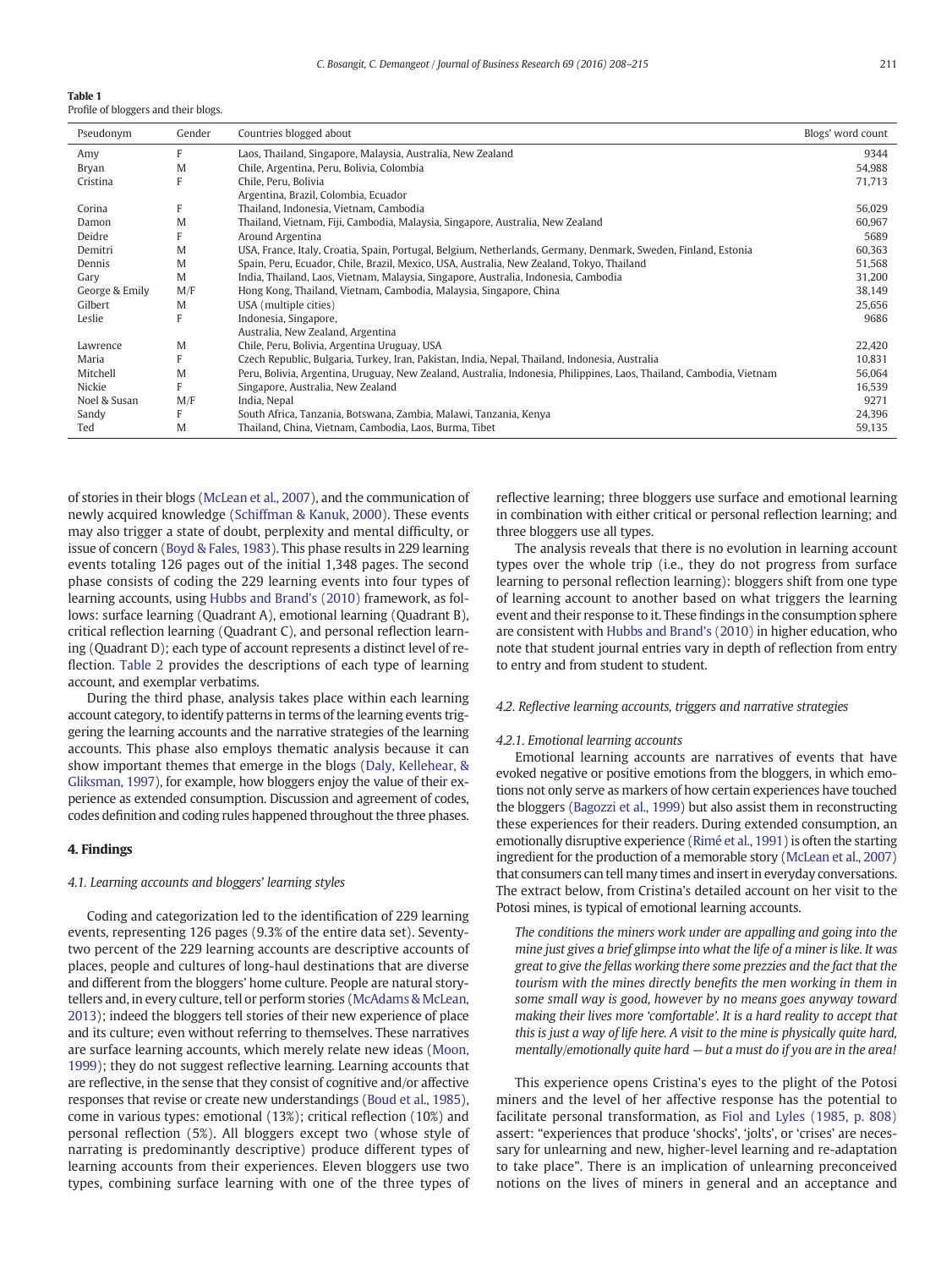<span id="page-5-0"></span>Table 2

| $\mathbf{u}$ |                                              |  |
|--------------|----------------------------------------------|--|
|              | Learning accounts, definitions and examples. |  |

| Learning<br>account type                | Definition                                                                                                                 | Example                                                                                                                                                                                                                                                                                                                                                                                                                                                                                                                                                                                                                                                                                                                                    |
|-----------------------------------------|----------------------------------------------------------------------------------------------------------------------------|--------------------------------------------------------------------------------------------------------------------------------------------------------------------------------------------------------------------------------------------------------------------------------------------------------------------------------------------------------------------------------------------------------------------------------------------------------------------------------------------------------------------------------------------------------------------------------------------------------------------------------------------------------------------------------------------------------------------------------------------|
| Surface learning<br>account             | Narrative that is a descriptive<br>account of learning events                                                              | "In the midst of the midday heat, we walked the 2 km to Vittala temple, a World Heritage Monument built in the<br>1500s, where we afforded ourselves a guide who demonstrated the musical stone pillars and showed us the<br>Kama Sutra stone carvings that Indians used for sex education, apparently they came to the temple<br>and just copied the drawings $-$ most enlightening!" (Noel & Susan)                                                                                                                                                                                                                                                                                                                                      |
| <b>Emotional learning</b><br>account    | Narrative that may be a descriptive<br>account of learning<br>events but has emotional context                             | "I was amazed to see so many people bathing in the waters, and there was me trying to refrain from getting the<br>tiniest of splashes. I lit a candle in memory of Dada and also to the happiness and health of all my friends and<br>family which I left afloat on the holy waters. I was saddened to witness several cremations as well as a babies'<br>body being thrown directly in the river. Such intimate rituals of life and death take place in public which is a<br>shock to me but merely the crossing between the physical and spiritual world in the Hindu culture." (Maria)                                                                                                                                                  |
| Critical reflection<br>learning account | Narrative that shows complex<br>comprehension of the<br>subject and contains critical<br>analysis of<br>the learning event | "It might seem strange that Bolivia is so poor given it receives huge amounts of international aid and it also<br>possesses the second largest reserves of natural gas in South America. Political instability has played a part;<br>Bolivia has had 29 changes of government since the early 1950s. Political incompetence also plays a role. One<br>story goes that Bolivia refuses to sell gas to Chile (mainly as they don't get on $-$ it all goes back to the War of the<br>Pacific when Bolivia lost its coastline) so instead sells it to Argentina, who in turn sell it to Chile at a much inflated<br>price. With politicians like these, no wonder the people of Bolivia have to take matters into their<br>own hands!" (Bryan) |
| Personal reflection<br>learning account | Narrative that shows intersection<br>of self-awareness and<br>insightful analysis of the learning<br>event                 | "We met 2 Swedes that have been and they tell us that men walk into the volcano twice a day and collect a big<br>bag of sulfur and get paid only 600 Rupiah per bag! To put that into context, 16,000 Rupiah $=$ 1 pound so they<br>are getting about 10 pence for risking their lifes! Makes you think about when we moan about our jobs. Most<br>hotel workers out here earn 20,000 RP a day working 6 am til 11 ish that's not even a quid 50! anyway now I've<br>made you all appreciate England I'm off." (Leslie)                                                                                                                                                                                                                    |

re-adaptation to the new knowledge she learned from this experience. Such new knowledge accumulates towards general knowledge about miners which she can draw upon later, and therefore extends the value of this specific experience. Her simple gifts to the miners may be equivalent to the act of searching for some answer or resolution to her perplexity; it is symbolic of last stage of reflective learning as described by [Boyd and Fales \(1983\).](#page-8-0) Further, the experience as re-told shows her as helping miners, however "small" her gifts are. Hence, during extended consumption, Cristina accrues additional value from her experience, contributing to her self-identity, self-knowledge and general knowledge.

The narrative styles of the bloggers help communicate the depth of emotions and shows bloggers' ability to connect several experiences and explain how those experiences touch them. Below is an example of extract from George & Emily's visit to the Khmer regime places.

… the Tuol Sleng … where around 12,000 "political prisoners" were taken during the regime.. was converted from a school into a prison to hold these dissidents … it ended up as a place of torture from which only 7 were said to have eventually survived … it was a very harrowing place and we visited a lot of the different cells, some of which still had blood on the floor. The most disturbing part of the museum was on one of the floors which had been dedicated to showing all of the pictures the Khmer Rouge had taken of the prisoners upon detainment. … It was completely uncensored in its depictions of the regime and there were display cabinets holding the bludgeoned or shot skulls from some of the prisoners. Leaving the place, we both felt pretty depressed. The following day was our visit to The Killing Fields, which was a place of execution and mass burial for the Khmer Rouge. The prisoners from Tuol Sleng were taken here after about 4 months imprisonment to be shot and thrown in mass graves. Although thousands of people had lost their lives here, it didn't have as strong an impact as the prison. Maybe it was just the initial shock in regards to the extent of the genocide that made the prison worse, but I think it was more to do with the endless pictures of victims. Despite that, we still felt very deflated upon leaving the fields.

The detailed story, use of numbers and descriptive words for emphasis when retelling the historical event and what they see in their visit, not only allow the bloggers to convey the reason for the intensity of feelings but also reflect an effort to share knowledge about the Khmer regime with their readers. The different intensities of emotions felt in two places trigger a reflection about the self, questioning why they reacted less to the killing fields despite the greater number of lives lost; in the last line they understand that "the initial shock" has made that difference. This extract shows the importance of self-awareness in reflective learning and how the retelling of intense emotions helps facilitate a reflection that makes the bloggers learn about themselves as well as the object of their experience [\(Hedberg, 2009\)](#page-8-0).

Generally, emotions of high valence, especially negative ones, can present learning opportunities when told or re-experienced during extended consumption. Reflective learning can occur when bloggers recall their emotions from life experiences and let these emotions facilitate their storytelling while they concurrently make sense of how they feel and what they learn—combining affective and cognitive responses [\(Boyd & Fales, 1983\)](#page-8-0). In this case, emotions which result from exposure to a difficult situation provoke self-learning and selfawareness ([Hedberg, 2009\)](#page-8-0). Hence, much positive value in the form of self-learning can accrue from negatively-charged emotions.

#### 4.2.2. Critical reflection learning accounts

Many of the critical reflection learning accounts are stories highlighting the significant difference between the bloggers' home country and the destinations visited. However, unlike surface learning accounts, bloggers aim for a more complex comprehension of the object of their interest ([Hubbs & Brand, 2010\)](#page-8-0). Among the common forms of critical learning are stories questioning taken-for-granted beliefs and values of the locals which, for the bloggers, are unquestioned common sense. For example, Ted has this to say about the king of an Asian country,

"The way the media writes about the king here is similar to the way countries under a dictator write about their leaders — it's an almost scary kind of worship that somehow feels quite false as if done through fear. There's no denying that many millions of locals do really love their king, but I'm really not too sure why  $-$  other than that they are constantly told how great he is".

Critical reflection is "a process of making evaluations, often moral ones, and not simply exercising judgments of a practical, technical nature" ([Reynolds, 1998, p. 189](#page-8-0)). Below is an extract from Corina's narrative on sex tourism in an island:

[Shangrila] (not real name of the place) is heavily populated by white western men who date [its local] women. Here this phenomena has gone one step further than in [name of city removed], as many were carrying, playing with or pushing baby strollers their combined off spring. The family scene was nice and endearing to witness and the affection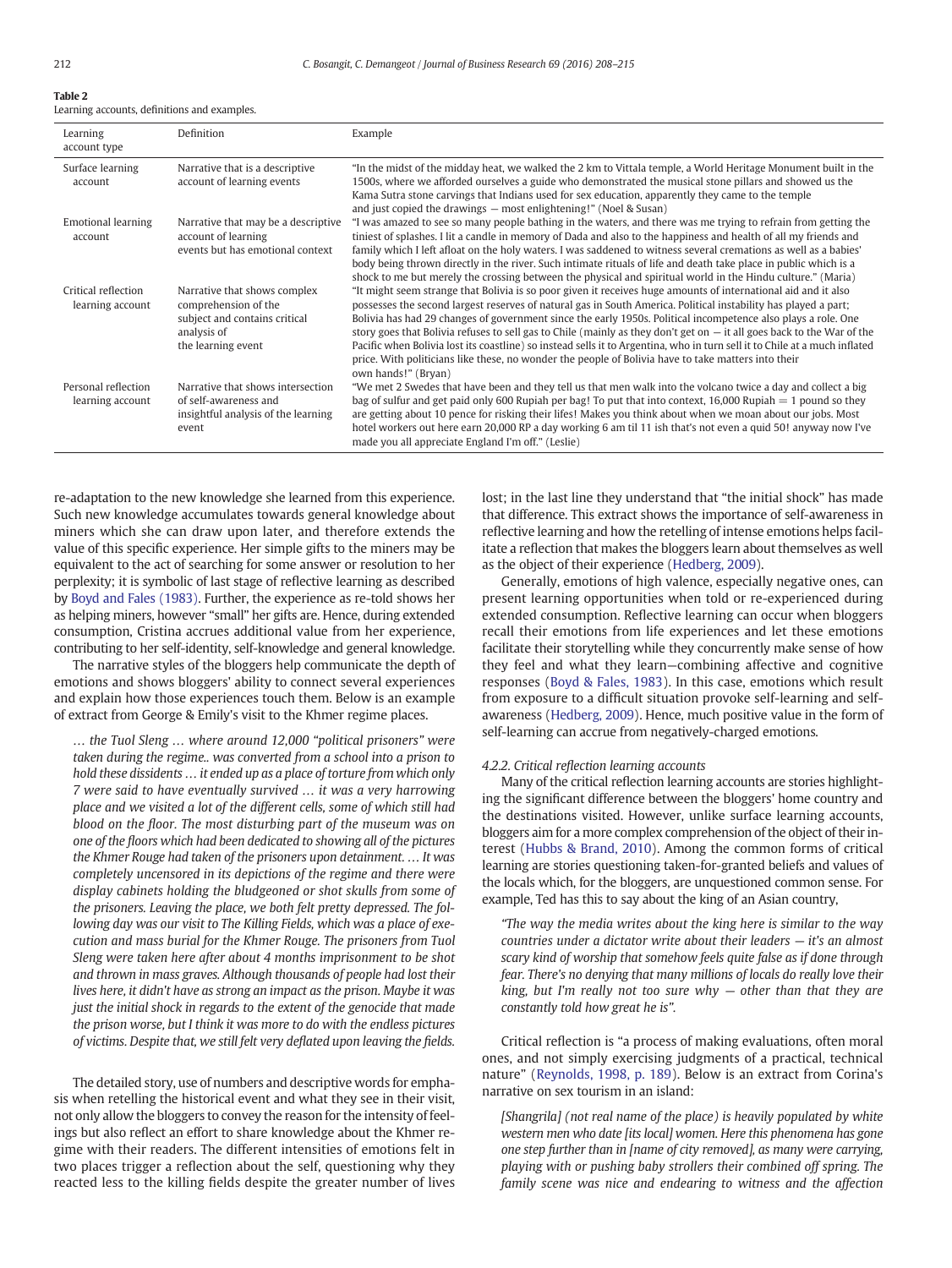between the couples looked genuine and loving, but there were serious sex tourists lurking about. Many older men that looked like a cross were publically slapping bottoms and holding hands with very nubile girls, at times it looked too odd for words. I found out that a lot of girls are for sale, there really is a mail order industry here images of Little Britain's Ting Tong often came to mind, the sex industry is massive all over this country, but the biggest customers are Asians themselves … the bar owners hire the girls out for 'a short time' (1 hour around 300 [local currency] £4.00) or'long time' which is up to all night around 2-3000 [local currency]. They can be an escort for the whole holiday but this will cost the punter a small fortune with many hidden extras. I wondered how these relationships worked for a longer time than one night or two weeks.

Corina's extract illustrates reflective learning wherein an individual examines and explores an issue of concern ([Boyd & Fales, 1983\)](#page-8-0) (in this case, sex tourism) triggered by an experience. Attention to power relations which characterize critical reflection ([Reynolds, 1998](#page-8-0)) is evident here as Corina distinguishes Western from Asian men, describes how the women are treated by both ethnicities and questions the relationships between tourists and the women of the country.

As another form of critical reflection learning account, some narratives provide evidence of [Reynolds' \(1998\)](#page-8-0) claim that critical reflection is concerned with emancipation; i.e., "critical reflection is part of ideology; a set of beliefs as to how a just society might be created through reasoning which entails a historical and contextual perspective" (p. 190). Ted's extract on Cambodia below is an example:

Today Cambodia is a small country, it's landmass is around the same as the UK without Scotland. It's poor & in the whole scheme of things it's pretty insignificant. Hard to believe then, that around a thousand years ago, the city of Angkor was home to one million people — this being at a time when London was home to just 50,000…At times it stretched well into modern day Vietnam & Thailand, it's influence spreading further still into Laos & Burma. It was a time of self styled 'God-Kings' with each one wanting to outdo the previous, with their Hindu & later Buddhist influenced cities. Their golden era lasted over 600 years, from 802–1432…It's suspected that the city of Angkor fell when they had used up all of the resources available. Their building techniques would be hard to match today; their irrigation methods were way ahead of their time. Yet they over used what they had. Perhaps a few parrallels we could learn from today?

This narrative is not merely about Cambodia; Ted points out a parallelism which "we could learn from". Citing the greatness of the Cambodian empire, then probable causes for its downfall, his account suggests a more complex comprehension of what happened to the empire [\(Hubbs & Brand, 2010](#page-8-0)). Ted uses pertinent knowledge of both countries and seeks an understanding of how the UK may also follow the path of Cambodia despite its greatness [\(Peltier, Hay, & Drago, 2005\)](#page-8-0). Also, the line "Perhaps a few parallels we could learn from today?" signals an effort to share his insights with others, provoking them to think. Here, Ted displays a greater social awareness where questions of perspective and orientation are relevant, typical of critical learning [\(Hedberg, 2009](#page-8-0)).

During the extended consumption, when bloggers step away from their experience and reconstruct it for their readers, they show their ability to integrate that experience with what they know. Their narratives question and evaluate situations, giving bloggers a changed perspective about a destination, rather than about themselves. Although these learning accounts are object-oriented rather than self-oriented, they also contribute to enhancing self-identity and consequently to a developed self (i.e., a more knowledgeable self).

#### 4.2.3. Personal reflection learning accounts

In the extracts categorized as personal reflection learning accounts, the bloggers 'push' their reflection to the point where they make explicit the new perspectives or personal insights gained, reflecting on how they can apply what they have learned [\(Hedberg, 2009](#page-8-0)). These extracts

show a better understanding of the self which may create more self-awareness [\(Hubbs & Brand, 2010](#page-8-0)). Triggers for this type of learning account are newly acquired knowledge and skills and the differences between the bloggers and the locals which they encountered in their travels. Below are extracts from Maria and Deidre.

Maria: India, a truly multidimensional metropolis that is overrun with eager touts and crush of mechanical and human traffic, considered one of the world largest yet poorest countries. With intensions to acclimatise to the poverty ridden, hectic way of life was an eye opening experience. The high birth rate, a low literacy rate and an erratic electricity supply was the common theme throughout the places we visited. It was a week of my life that has made me realise that what we have is not all bad!?

Deidre: Giving Something Back … I remember that on my way to the hostel from the aeroparque that there were a number of shanty towns particularly in the Retiro area. It is clear that there are social issues still need to be addressed. I feel I would like to contribute in making a difference even if it is a little. So I have decided, during my career break next year, to volunteer in BA [Buenos Aires] at one of the organizations that are proactively addressing the issues and helping the deprived.

When Maria says how India was an eye opening experience, she signals that it resulted in an appreciation of the life in UK which may potentially lead to a change in how she values material things or copes with difficulties. The long list of hardships and her stated intention to acclimatize may show readers her ability to adapt in such situation. According to [Cziksenthmihalyi \(1993\)](#page-8-0) what matters in an experience is the challenge of one's limits that is significant for an evolving self. Indeed, accounts of challenges they conquered or accommodated, suggest that consumers draw additional value over and above the actual experience during extended consumption. Deidre's account, on the other hand, provides a glimpse of a future self: her experience in Buenos Aires inspired her to decide to volunteer in an organization addressing social issues such as poverty. This self-reflection allows Deidre to discuss what she wants to do with what she learned. During extended consumption, personal reflection comes alive when it happens at the intersection between who they are and what they discover about the subject [\(Palmer, 1983\)](#page-8-0).

Finally, the extract below from Corina shows a comparison between herself and where she comes from, and others in third world countries.

Why is it that us in the rich west are not happy and those in the poorer third world are? We in the west look up too much to those with more money, bigger houses, flasher cars, fame hungry people bigger in ego than ourselves, this makes us want more and so therefore we are never happy with what we have. Those in the 3rd world countries look across to those poorer than themselves and give of their earnings to say thanks for what they have and to obtain positive karma merits.

With this comparison between "rich west" and "poorer third world", Corina highlights how a different perspective on life or different priorities can address unhappiness. The extract shows how such social encounters aid individuals gain a sense of self through opposition [\(Jasinki, 2001](#page-8-0)). The extract shows how what Corina observed among the locals is relevant to her; and creates self-understanding and selfawareness [\(Hedberg, 2009\)](#page-8-0). Extended consumption permits a reflection on matters that have impact and relevance to people, and facilitates the realization of additional value in the form of self-learning. Personal reflection accounts may suggest behavior changes as in the case of Deirdre, or show evolving personal perspective as in the case of Maria and Corina. It is the potential to behave differently which characterizes learning [\(Gibb, 1995; Huber, 1991\)](#page-8-0), hence personal reflection accounts carry transformational potential.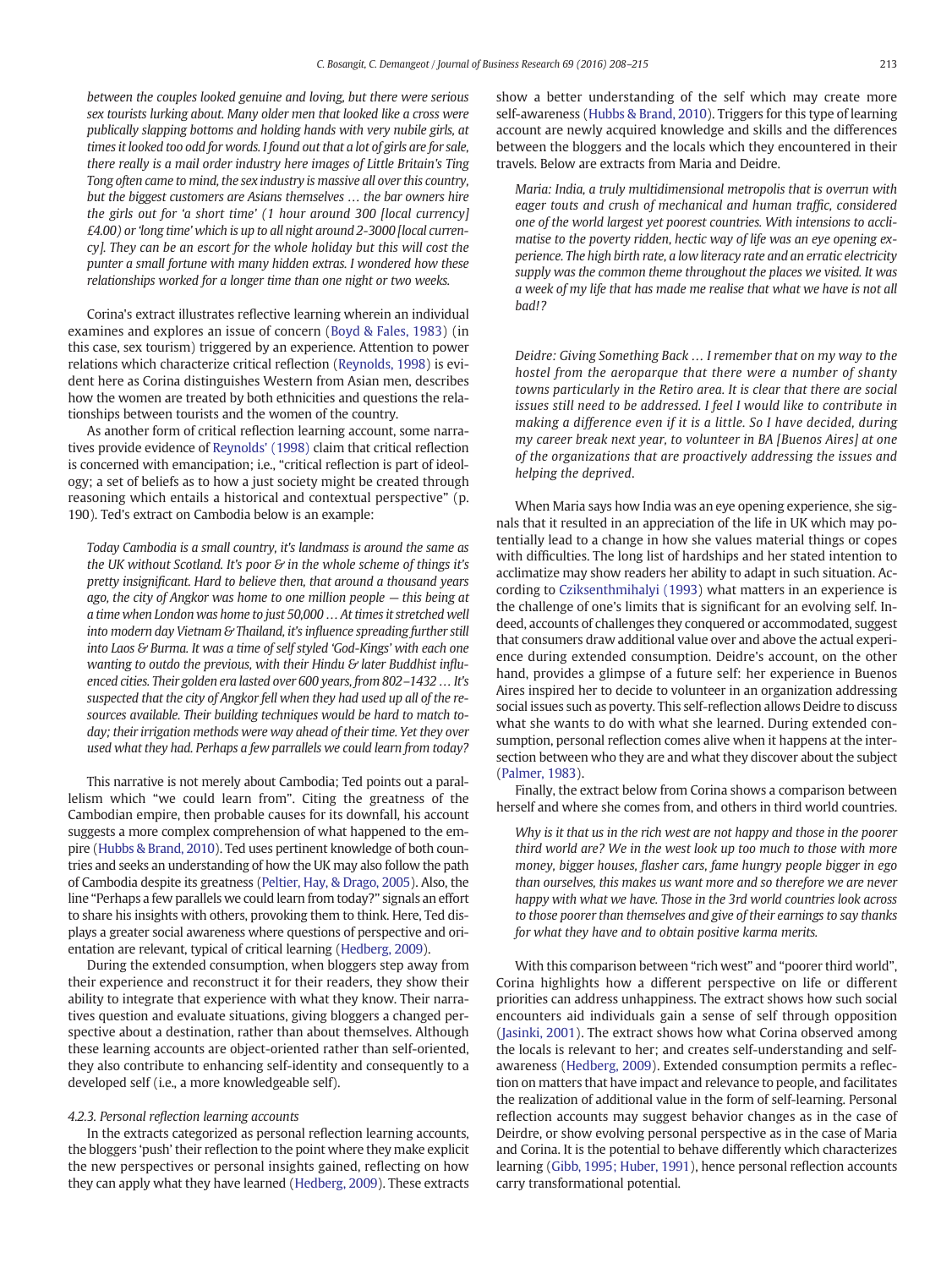Table 3 summarizes the different learning accounts found in the travel blogs and common learning events, narrative strategies and value/outcomes enjoyed during extended consumption.

#### 5. Discussion and conclusion

The analysis of travel blogs provides evidence of different forms of consumer self-learning taking place during extended consumption: 17 out of the 19 blogs analyzed contain different types of reflective learning accounts: emotional, critical and personal reflective. Further, the events that triggered emotional learning accounts tend to be of high emotional valence (both positive and negative: e.g., awe, shock, anger), echoing [McLean's \(2008\)](#page-8-0) contention that difficult experiences and those, more positive, that can be shared and reveal aspects of the self, carry much potential for identity construction and self-development. Hence, emotions, which as suggested by several authors [\(Holbrook & Hirschman,](#page-8-0) [1982; Laros & Steenkamp, 2005\)](#page-8-0) play a significant role in consumption experiences, facilitate learning and self-development especially, it seems, when they have high valence. However, consumers reconstruct these experiences with a positive light during extended consumption, evaluating them as enhancing identity, positively contributing to selfawareness and self-development.

The situations which trigger critical learning accounts typically entail a realization of significant differences between the bloggers' home environment and the destinations. Such situations appear conducive to producing states of perplexity, cognitive dissonance and doubt, which as suggested by [Dewey \(1933\),](#page-8-0) are components of reflective learning, which allow consumers to question, criticize and give opinion on what they have learned and in turn, may lead to changed perspectives. In personal reflection learning accounts, the potential for personal transformation is stronger, as the bloggers talk about how certain learning events affect them and, in some instances, prompt them to consider future actions. These accounts show that bloggers derive increased selfawareness during the extended consumption as they reconstruct the way they feel, think or may act about what they have experienced.

The study offers theoretical and managerial implications. Theoretically, the results show that consumer learning occurring during extended consumption extends beyond knowledge about the actual object of consumption, and involves self-development. Further research could establish how consumers use learning which arises from consumption experiences. This research shows that value also arises from negative emotions when they produce new meaning. While several researchers [\(Gilovich et al., 2015; Ryan & Deci, 2001\)](#page-8-0) argue that finding meaning in experiences contributes to happiness, the experiential consumption literature predominantly studies hedonic value and positive emotions as the main aims in designing experiences.

Managerially, marketers can assist their customers in achieving reflective learning from their experiences. Since consumer learning often arises from high-valence emotions, managers should aim to design experiences that evoke such strong (positive or negative) emotions. As per the study, another trigger for learning was exposure to perplexing situations which differ from known ones; marketers would want to design experiences that present consumers with situations which disturb their current conceptions.

To evoke and facilitate extended consumption, managers can provide consumers with a physical space and a conducive environment for reflection within their sites. [Jansson \(2007\)](#page-8-0) notes how travelers frequently use internet cafés for blogging and emailing, and how these cafes also function as meeting spaces with other bloggers, facilitating the sharing of experiences and potentially the accrual of further value during the postconsumption stage. Experience marketing organizations can also encourage their consumers to write about their experience (e.g., competitions for the best written blog would reward reflective blogging).

This study has a number of limitations. First, the findings emanate from only one type of consumption-oriented blogs and hence may not extend to other consumption. Second, blogs served to research consumer learning, but their primary purpose (sharing information, recording of travel experience and providing updates of whereabouts, etc.) is different. Therefore, blogs do not necessarily reflect consumer learning accurately, since not all bloggers are ready to disclose information, thoughts and feelings, and they may not share all learning instances publicly, for fear of embarrassment, or because they are too personal. Blogs also have performative function which bloggers may use to produce more entertaining stories that may distort the reconstruction of the consumption experience. Further, blogs allow social interaction between the blogger and readers; however, this research does not explore this aspect. Third, the learning accounts often only show the potential for, rather than the evidence of, actual transformation; hence further research could consider whether the recording of learning in consumption-oriented blogs more readily leads to action than if consumers do not have an opportunity to reflect during the postconsumption stage. Finally, the research does not consider experiences that may produce negative outcomes (e.g., negative opinions of the self), since blog data is not appropriate for such a focus.

Exploring how learning emerges when, during extended consumption, consumers 're-experience' a life experience, this study surfaces the important role of strong emotions and perplexing situations in triggering different types of reflective learning. It makes several contributions. First, it contributes to the experiential consumption literature by providing evidence of the impact of experiential purchases and life experiences, on consumers' self-development, providing a deeper understanding of the forms of reflective learning taking place during that stage, and their triggers. Second, while experiential consumption

#### Table 3

Summary of learning accounts, learning events, narrative strategies and value enjoyed during the extended consumption.

|                                                                                                                | Surface learning                                                                                         | Emotional reflection learning                                                                                                                                    | Critical reflection learning                                                                                                                                           | Personal reflection learning                                                                                                                                                                                                                              |
|----------------------------------------------------------------------------------------------------------------|----------------------------------------------------------------------------------------------------------|------------------------------------------------------------------------------------------------------------------------------------------------------------------|------------------------------------------------------------------------------------------------------------------------------------------------------------------------|-----------------------------------------------------------------------------------------------------------------------------------------------------------------------------------------------------------------------------------------------------------|
| Learning events<br>(triggers)                                                                                  | Events/situations that<br>provided them with new<br>knowledge about places,<br>people and culture.       | Events/situations that produced<br>negative and positive experiences<br>(as signaled by emotions evoked).<br>Acquiring new skills.                               | Events/situations that highlighted<br>the differences between home<br>culture and environment and<br>those of the developing countries.                                | Events/situations that highlighted<br>differences between home culture and<br>environment and those of the developing<br>countries that urge them to relate it to their<br>selves.<br>Newly acquired knowledge that the blogger<br>can use in the future. |
| Narrative strategies                                                                                           | Use of descriptive<br>words; highlighting<br>interesting information<br>they found about the<br>subject. | Use of words that depict emotions.<br>Comparison of similar subjects to<br>highlight differences.<br>Use of contrast examples to<br>emphasize the emotions felt. | Comparison with home country.<br>Integrating previous knowledge<br>with newly acquired knowledge.<br>Criticism, i.e., highlighting what is<br>wrong and explaining it. | Comparison to highlight difference.<br>Stating observed improvement about self.                                                                                                                                                                           |
| <b>Extended consumption</b><br>experience (all of these<br>consequently<br>contributes to<br>self-development) | Records of<br>object-directed learning.                                                                  | Affective and cognitive responses<br>can be integrated during<br>reconstruction of experience; and<br>in some instances raise<br>self-awareness.                 | Object-directed learning which<br>allow bloggers to question or<br>criticize issues that matter to them<br>and triggered reflection.                                   | Self-awareness through comparison<br>Can direct future actions<br>Appreciation of life.                                                                                                                                                                   |